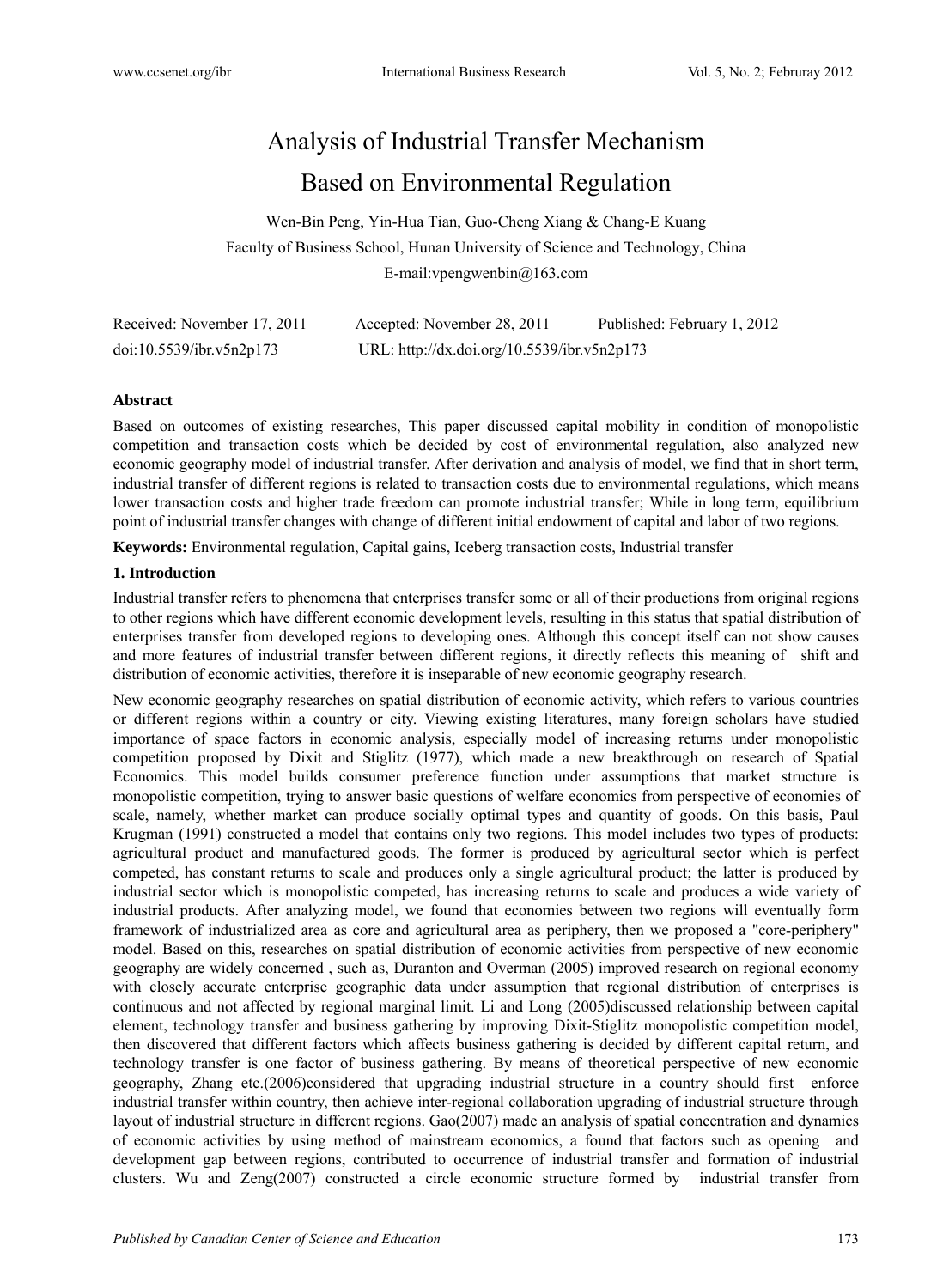perspective of specialization, and considered that structure was conducive to upgrading of China's regional industrial structure. Xie ect.(2010)examined variation of China's 19 industries locational Gini coefficient before and after accession to WTO, by the way of using new economic geography theory of industrial clustering, and found that changes in China's regional economic differences had a trend of slowing down.

Above literatures analyzed clustering and upgrading of industrial structure from perspective of new economic geography, but lack of deep research on phenomenon of industrial transfer which is in connection with formation of industrial clusters, and can optimize industrial structure. On basis of existing researches, this paper studied mechanism of industrial transfer through improving Dixit-Stiglitz's model, and tried to analysis various factors which have impact on China's industrial transfer, its purpose is coordinate development of Chinese regional economic.

# **2. Establishment of Model**

According to new economic geography theory, assuming that there are two regions, N and S, which have two industries A and B respectively, and two regions are symmetrical in preferences, technical conditions, openness to trade, factor endowments and other aspects; Suppose industry B is perfectly competitive, constant returns to scale, and its production uses only a factor : labor force L. Industry A is monopolistically competitive, with characteristics of increasing returns to scale and environmental regulation, and so on. In addition to labor factor L, industrial production also demands another factor of production, namely capital K, and industrial production that produces a product needs one unit of capital as fixed cost. Both N and S produce and consume products of industries A and B, N has industry A with number of n, and S with n\*.

Returns on capital are  $\pi$  and  $\pi^*$  respectively in both regions; we also assume that capital can flow over regions, in order to pursue highest rate of return; taking impact of capital movements into account, we assume that labor and capital owners are not mobile, and capital income is consumed by owners in its location. Consumers from both regions have the same utility function. At the same time, we assume that it has no transaction costs for products from industry B, no transaction costs for products from industry A while in local transaction, but there exist "iceberg transaction costs (G)" in foreign transactions, which is determined by "melting coefficient (τ)" and "distance (d)".Here "distance" is a broad concept, on behalf of impact of environmental regulation in this paper. Expression as follows:

#### $G = \tau d$

## **3. Derivation of Model**

Following derivation takes region N , as an example, S in similar situation, marked by asterisk(\*).

Utility function is divided into two levels: first level refers to Cobb-Douglas utility function that consumers consume both products from industries A and B; second level is utility function that consumers consume products portfolio from industry A, expressed by CES function. That is:

$$
U = U(C_A, C_B) = C_A^{\mu} C_B^{1-\mu}
$$
 (1)

$$
C_A = \left[\sum_{i=1}^n c_{\frac{N}{N}}^{(\sigma-1)/\sigma} + \sum_{j=1}^{n^*} c_{NS}^{(\sigma-1)/\sigma} \right]^{\sigma/(\sigma-1)} \quad 0 < \mu < 1, \, \rho = \frac{\sigma - 1}{\sigma} < 1, \, \sigma > 1 \tag{2}
$$

Where  $U$  denotes consumer's utility, and  $C_A$  is a quantitative indicator of consumers consume products from industry A,  $C_A = (c_1, c_2, c_3, \ldots, c_n)$ . n<sup>®</sup>=n+n<sup>\*</sup> is number of total demand for products from industry A in region N, c<sub>NN</sub> and c<sub>NS</sub> are numbers of region N's consumer's demand for products from industry A which are produced in region N and S respectively, σ is elasticity of substitution between products of industry A,  $\mu$  is share of expenditure on products from industry A in total expenditure, both  $\sigma$  and  $\mu$  are constants.

In first stage, consumer's total budget can be broken down into budget for products form industry A and budget for products from industry B. The issue is how consumer choose  $C_A$  and  $C_B$  to maximize utility:

$$
U = U(C_A, C_B) = C_A^{\mu} C_B^{1-\mu}
$$
  
\n
$$
P_N C_A + P_S C_B = I
$$
 (3)

 $P_N$ , $P_S$  denote price index of products portfolios from N and S,I is consumer's income level. Based on first-order conditions for total utility maximization under constraints of total expenditure, direct demand function about CA and CB is:

$$
C_A = \mu I / P_{N} , C_B = (1 - \mu)I / P_{S}
$$
 (4)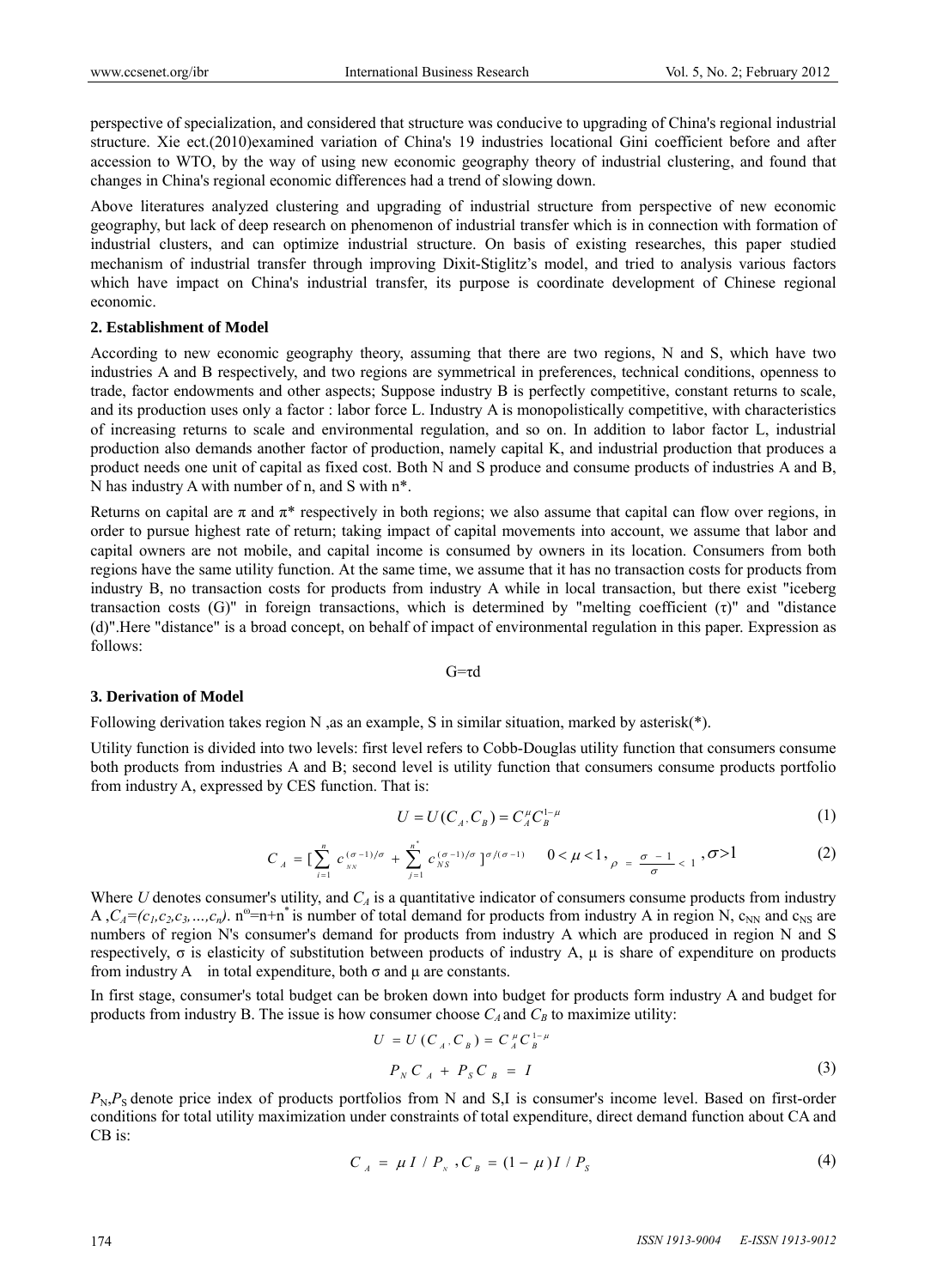In second stage, it minimizes consumer's expenditure considering that consumer s consume products portfolio from industry A, that is, it maximizes consumer's subutility under constraint of  $\sum_{n=0}^{n}$  $-1$   $j=1$ *n n*  $\sum_{i=1} P_{NN} \mathbf{v}_{NN} + \sum_{j=1} P_{NS} \mathbf{v}_{NS}$  $p_{\scriptscriptstyle NN} c_{\scriptscriptstyle NN} + \sum p_{\scriptscriptstyle NN} c_{\scriptscriptstyle NN} = \mu l$  $\sum_{i=1}^{n} p_{NN} c_{NN} + \sum_{j=1}^{n} p_{NS} c_{NS} = \mu I$ . Lagrange

equation is :

$$
L = \left[\sum_{i=1}^{n} c_{\substack{(s-1)/\sigma \ N}}^{(\sigma-1)/\sigma} + \sum_{j=1}^{n^{*}} c_{\substack{(s-1)/\sigma \ N}}^{(\sigma-1)/\sigma} \right]^{\sigma/(\sigma-1)} + \lambda \left[\sum_{i=1}^{n} p_{\substack{NN}} c_{\substack{NN}} + \sum_{j=1}^{n^{*}} p_{\substack{NS}} c_{\substack{NS}} - \mu I\right]
$$
(5)

Then we can get demand of N's consumers for products, which produced in region N, from industry A.

$$
c_{_{NN}} = \mu I \frac{p_{_{NN}}^{-\sigma}}{P_{_N}^{_{1-\sigma}}}, I = \pi K + W_{_L}L
$$

*P<sub>NN</sub>*, *P<sub>NS</sub>* denote sale prices of products from industry A in region N and S respectively, which are produced in region N.P<sub>SS</sub>,P<sub>SN</sub> are sale prices of products from industry A in region S and N respectively, which are produced in region S.*I* is not only total income, but also total expenditure(In case of monopolistic competition, industry's excess profits is zero when it is at equilibrium point, so *I* only contains factor income).  $P_N^{1-\sigma}$  is price index of products from industry A in region N. Similarly, we can get  $c_{NS}$ ,  $c_{SS}$  (demand of consumer S for products ,which produced in region S, from industry A ),  $c_{SN}$  (demand of consumers S for products, which produced in region N, from industry A) respectively:

$$
c_{NS} = \mu I \frac{p_{NS}^{-\sigma}}{P_N^{1-\sigma}} \cdot c_{SS} = \mu I^* \frac{p_{SS}^{-\sigma}}{P_S^{1-\sigma}} \cdot c_{SN} = \mu I^* \frac{p_{SN}^{-\sigma}}{P_S^{1-\sigma}}
$$
(6)

If we ignore impact of price changes of some products on overall price index in formula of consumer demand, then  $\int_{a}^{\infty}$  and  $\mu$  are constants. We may assume that:

$$
k = \mu I / P_N^{1-\sigma}, k^* = \mu I^* / P_S^{1-\sigma}
$$

Then formula (6) can also be simplified as

$$
c_{NN} = k p_{NN}^{\quad - \sigma}, c_{NS} = k^* P_{NS}^{\quad - \sigma}, c_{SS} = k p_{SS}^{\quad - \sigma}, c_{SN} = k^* p_{SN}^{\quad - \sigma} \tag{7}
$$

Above formulas give a description of constraint conditions, under which industry A makes price and output decision between two different regions in order to maximize profits. Consumer in regions N and S have the same utility function of products from industry B. Because we assume no transaction costs for products from industry A while in local transactions, but there exist "iceberg transaction costs (G)" in foreign transactions, then optimal outputs of industry A in regions N and S are :

$$
x_{N} = c_{NN} + d\tau c_{SN} = k p_{NN}^{-\sigma} + d\tau k^{*} (p_{SN})^{-\sigma} = k p_{NN}^{-\sigma} + d\tau k^{*} (d\tau p_{NN})^{-\sigma} = [k + (d\tau)^{1-\sigma} k^{*}] p_{NN}^{-\sigma}
$$
  

$$
x_{S} = c_{SS} + d\tau c_{NS} = k p_{SS}^{-\sigma} + d\tau k^{*} (p_{NS})^{-\sigma} = k p_{SS}^{-\sigma} + d\tau k^{*} (\tau p_{SS})^{-\sigma} = [k + (d\tau)^{1-\sigma} k^{*}] p_{SS}^{-\sigma}
$$
 (8)

In front we assumed that fixed cost of every industry A in regions N and S is one unit of capital, while variable cost of per unit of output requires one unit of labor, which is free to enter and exit. Therefore, excess profit of industry is zero when it is at equilibrium status. Profit-maximizing pricing principle of industry is marginal cost-plus pricing. Because of "iceberg transaction costs" in inter-regional trade, ratio of local products in overseas trading price and local trading price is  $d\tau$ .we can draw out profit function of industry A in region N

$$
p_{NN}x_N-(\pi+W_L a_m x_N)
$$

 $\pi$  denotes return of one unit of capital, W<sub>L</sub> is gains for one unit of labor. Therefore, we can work out prices of product when traded in local and foreign market under constraints of formula (8) by establishing Lagrangian Function of industry profits

$$
L = p_{NN} x_N - (\pi + W_L a_m x_N) + \lambda [x_N - k p_{NN}^{-\sigma} + d \tau k^* p_{NS}^{-\sigma}]
$$

According to  $p_{NS} = d \tau p_{NN}$ , we can get

$$
L = p_{NN}x_N - (\pi + W_L a_m x_N) + \lambda [x_N - (k + d^{1-\sigma} \tau^{1-\sigma} k^*) p_{NN}^{-\sigma}]
$$
\n(9)

we can solve

$$
p_{NN} = \frac{W_L a_m}{(1 - 1 / \sigma)} \cdot p_{NS} = \frac{d \tau W_L a_m}{(1 - 1 / \sigma)}
$$
(10)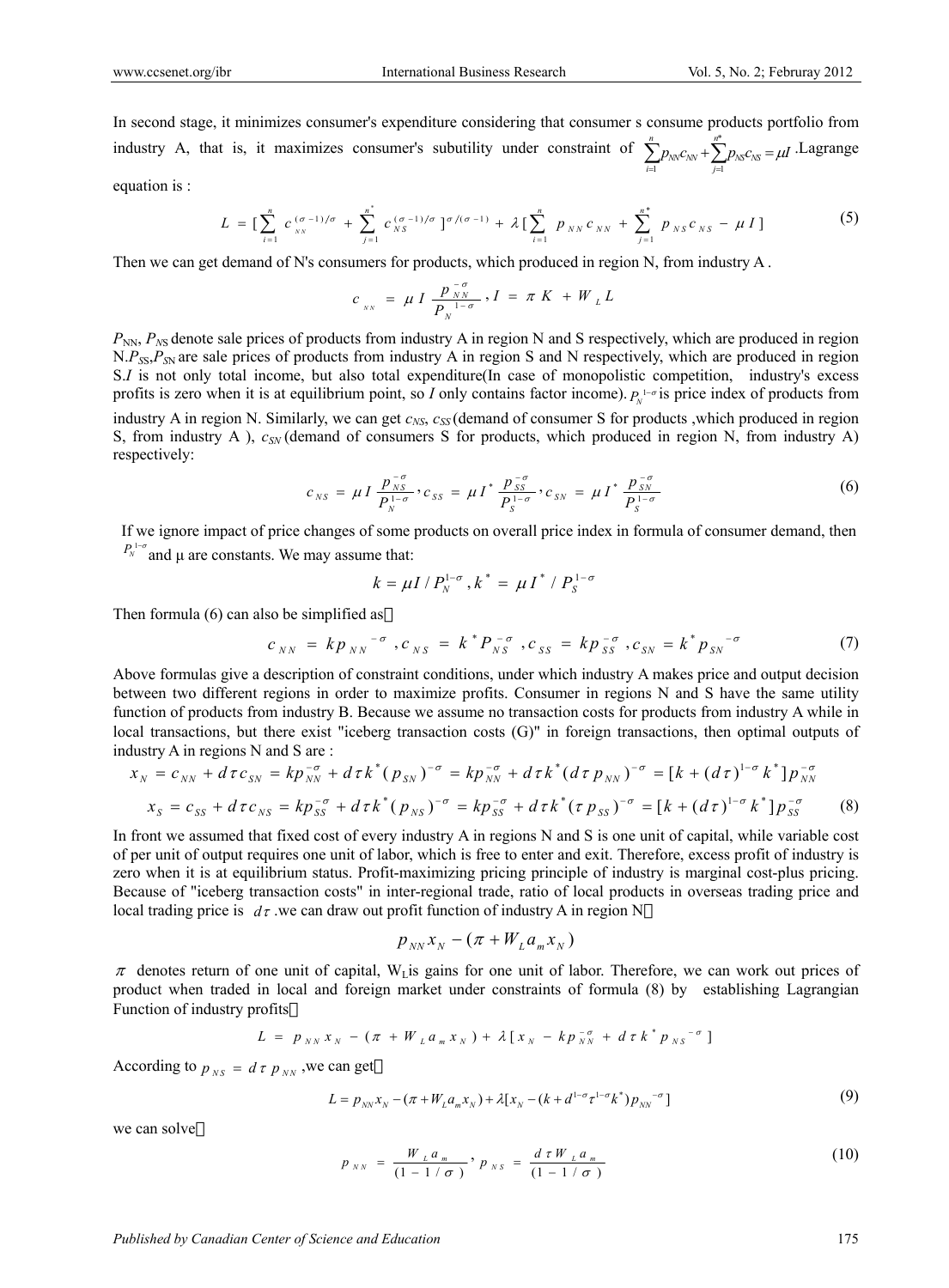Suppose industry A makes choice of its location according to its own capital gains from regions N or S. In case of monopolistic competition, excess profit of industries is zero, so sales revenue is equivalent to cost of production

$$
p_{_{NN}}c_{_{NN}} + p_{_{NS}}c_{_{NS}} = \pi + W_{_{L}}a_{_{m}}(c_{_{NN}} + c_{_{NS}})
$$

Combined with formula (10), industry A's gains from region N can be expressed as

$$
\pi = p_{NN} x_N / \sigma = \mu p_{NN}^{1-\sigma} [IP_A^{-(1-\sigma)} + I^* d^{1-\sigma} \tau^{1-\sigma} P_B^{-(1-\sigma)}]
$$
(11)

 $P_N^{1-\sigma}$ ,  $P_S^{1-\sigma}$  denote price indices of industries A and B in region N.

$$
P_N^{1-\sigma} = \sum_{i=1}^n p_{NN}^{1-\sigma} + \sum_{j=1}^{n^*} p_{NS}^{1-\sigma} = n p_{NN}^{1-\sigma} + n^* (d \tau p_{NN})^{1-\sigma} = n^{\omega} p_{NN}^{1-\sigma} [s_n + \Phi (1-s_n)] \qquad (12)
$$

$$
P_{S}^{1-\sigma} = \sum_{i=1}^{n} p_{SN}^{1-\sigma} + \sum_{j=1}^{n^{*}} p_{SS}^{1-\sigma} = n(d \tau p_{SS})^{1-\sigma} + n^{*} (p_{SS})^{1-\sigma} = n^{\omega} p_{SS}^{1-\sigma} [s_{n} + \Phi (1-s_{n})]
$$
(13)

Taking formulas (12) and (13) into (11),we have

$$
\pi = p_{NN} x_N / \sigma = \frac{\mu p_{NN}^{1-\sigma}}{\sigma} \left[ \frac{I^{\omega} s_I}{n^{\omega} p_{NN}^{1-\sigma} (s_n + \Phi(1-s_n))} + \frac{I^{\omega} (1-s_I) \Phi}{n^{\omega} p_{NN}^{1-\sigma} (\Phi s_n + (1-s_n))} \right]
$$
  

$$
= \frac{\mu I^{\omega}}{\sigma n^{\omega}} \left[ \frac{s_I}{(s_n + \Phi(1-s_n))} + \Phi \frac{(1-s_I)}{(\Phi s_n + (1-s_n))} \right]
$$
(14)

 $\Phi = (d \tau)^{1-\sigma}$ ,  $s_n = n/n^{\omega}$  denotes share of industry A in region N,  $1-s_n = n^*/n^{\omega}$  is share of industry A in region S,  $s_{1} = I / I^{\circ}$  is ratio of expenditure in region N in total expenditure,  $1 - s_{1} = I^{\circ}/I$  is ratio of expenditure in region S in total expenditure. Similarly, we can get capital gains of industry A when it chooses location in region S

$$
\pi^* = \frac{\mu I^{\omega}}{\sigma n^{\omega}} [\Phi \frac{s_I}{s_n + \Phi (1 - s_n)} + \frac{1 - s_I}{\Phi s_n + (1 - s_n)}]
$$
(15)

then, difference of capital gains between two region is

$$
\pi - \pi^* = b \frac{I^{\omega} (1 - \Phi)}{K^{\omega} \Delta \Delta^*} [(1 + \Phi)(s_1 - \frac{1}{2}) - (1 - \Phi)(s_n - \frac{1}{2})]
$$
(16)  

$$
b = \mu / \sigma , \Delta = s_n + \Phi (1 - s_n) , \Delta^* = \Phi s_n + (1 - s_n)
$$

### **4. Conclusion**

#### *4.1 Short-Term Equilibrium*

From formula (16), we can see that if there are no "iceberg transaction costs" between regions N and S, which means capital returns of industry in regions N and S is equal when trade is freedom.  $\Phi = (d\tau)^{1-\sigma} = 1$ . Usually,  $0 < \Phi = (d\tau)^{1-\sigma} < 1$ . Then difference of capital gains of two regions is related to "iceberg transaction cost"  $(d\tau)$ , industrial distribution of two regions  $(n, n^*)$ , and consumer expenditures(*I*,  $I^p$ ).industry will make choice of its location according to capital gains of two regions.

Under different "iceberg transaction costs", effect intensity of each factor will be different. First, when "iceberg transaction costs" is low level , which means two environmental regulation strength ( *d* ) is weak or melt coefficient  $(\tau)$  is small, freedom of trade tends to be 1.

$$
\lim_{\Phi \to 1} (\pi - \pi^*) = b \frac{I^{\omega} (1 - \Phi)}{K^{\omega} \Delta \Delta^*} [(1 + \Phi)(s_1 - \frac{1}{2}) - (1 - \Phi)(s_n - \frac{1}{2})] = 0
$$

At this point, industries have similar returns on capital in regions N and S. Choice of industry's location is less affected by share of expenditure in income and industrial distribution of two regions. With strength of environmental regulation increases, it will have an impact on choice of industry's location in two regions which have initial endowment with symmetrical distribution, leading industry moves to area with greater capital gains.

Secondly, when "iceberg transaction cost" is at a high level, that environmental regulation strength( $d$ ) of two regions is strong or melt coefficient  $(\tau)$  is large, then freedom of trade tends to be zero.

$$
\lim_{\Phi \to 0} (\pi - \pi^*) = b \frac{I^{\omega} (1 - \Phi)}{K^{\omega} \Delta \Delta^*} [(1 + \Phi)(s_I - \frac{1}{2}) - (1 - \Phi)(s_n - \frac{1}{2})] = b \frac{I^{\omega} (s_I - s_n)}{K^{\omega} s_n (1 - s_n)}
$$

From above formula we can conclude that shift direction of industries between two regions depends on two opposite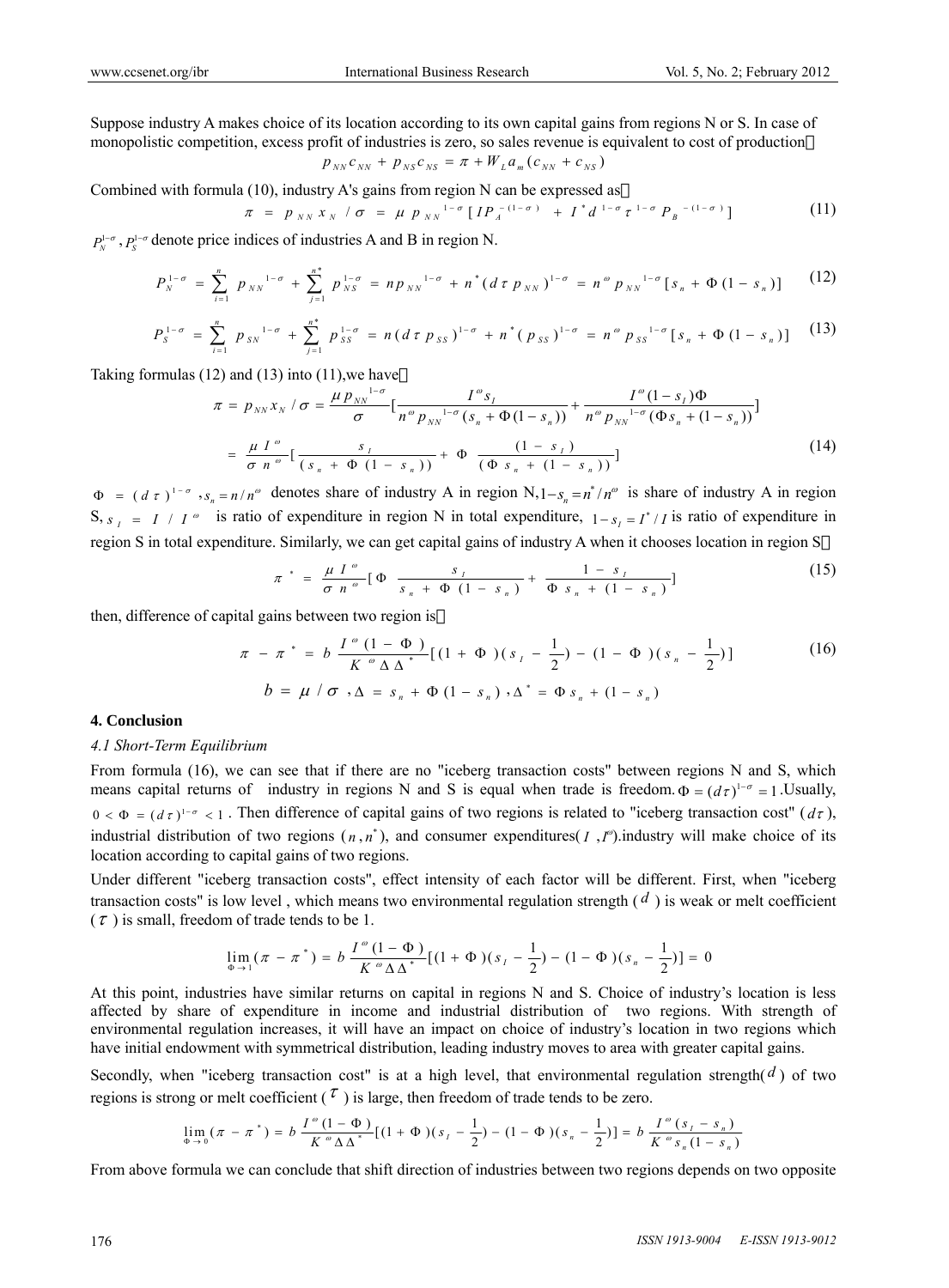forces. It has an positive impact on difference between profitability of capital gains if share of expenditure in income is greater than share with symmetrical distribution, which means region with larger share of expenditure has greater attractiveness of capital, resulting in industrial transfer to region with larger share of expenditure. If actual use of capital share exceeds that of symmetric distribution, it will reduce capital return in region N, and impede capital flowing to region N. Ultimate flowing direction of capital depends on sizes of two forces. We assume that each industry only uses one unit of capital and labor to product, so amount of capital equals to numbers of industries, which implies transfer of capital means industrial transfer.

# *4.2 Long-Term Equilibrium*

In the long run, we can use equation of capital flow to represent long-run equilibrium of industry locating.

$$
\frac{ds_n}{dt} = (\pi - \pi^*)s_n(1 - s_n)
$$
\n(15)

From this, we can conclude that there are two possible long-run equilibriums. One is equilibrium of the same return on capital in two regions, that is  $\pi = \pi^*$ , Another is equilibrium of that all industry A will choose the same location to product at the same time, then  $s_n = 0$  or  $s_n = 1$ . We can also solve:

$$
s_n = \frac{1}{2} + \frac{1+\Phi}{1-\Phi} (s_E - \frac{1}{2})
$$
 (16)

Then we can draw out long-term equilibrium solution figure of industry A.

Insert Figure 1 here

In figure 1, this expression of curve II is:

$$
s_{t} = \frac{E}{E^{\omega}} = (1 - b)s_{t} + bs_{k}, s_{t} \equiv \frac{L}{L^{\omega}}, s_{K} \equiv \frac{K}{K^{\omega}}
$$

Which is formed by equilibrium point. Curve *nn* is represented by formula (16) ,which is standard of capital mobility. Stable long-run equilibrium is determined by curve II and curve nn. Slope of curve  $nn((1 + \Phi)/(1 - \Phi))$ varies with trade freedom .The greater trade freedom  $\Phi$  (the smaller "iceberg transaction cost"), the greater  $(1 + \Phi)/(1 - \Phi)$ , the steeper curve nn. But no matter how trade freedom changes, curve nn is always through equilibrium point( $1/2,1/2$ ). Slope of curve nn is greater than 1, or coefficient of independent variable S<sub>I</sub>, which represents market share, is always greater than 1, that is, changes in local market share will result in a greater proportion of local industrial changes. Intersection of curve II and curve nn is long-run equilibrium point of industry in two regions. Point  $A(1/2,1/2)$  is its long-run equilibrium point when regions N and S have symmetrical distribution of labor endowment and capital endowment. If distribution of initial endowment is non-symmetrical, intersection of curve  $I'I'$  and curve nn (point B) is its long-run equilibrium point.

### **Acknowledgement**

The authors thank National Social Science Foundation Major Bidding Project (11&ZD043 09&ZD041), Ministry of Education Key Projects of Philosophy and Social Sciences Research

(11JZD018), National Social Science Foundation (09CJY044), National Natural Science Foundation(70973035), Natural Science Foundation of Hunan Provence (11JJ6071), Soft Science Research Project of Hunan Provence (2011ZK2018) ,Social Science Foundation of Hunan Province (11YBA127)for their support in carrying out the study.

# **References**

An, H. (2005). The Principle of Spatial Economics. Beijing China, *Economic Science Press*.

Davis, D. R., & Weinstein, D. E. (2002). Bones, Bombs and Break Points: The Geog- raphy of Economic Activity. *American Econom*ic *Review*, l92, 1269-1289. http://dx.doi.org/10.1257/000282802762024502

Dixit, A. K., & Stiglitz, J. E. (1977). Monopolistic Competition and Optimu Product Diversity. *American Economic Review*, 6, 297-308.

Duranton, G., & Overman, H. G. (2005). Testing for Localisation Using Micro-Geographic Data. *Review of Economic Studies*, 72, 1077-1106. http://dx.doi.org/10.1111/0034-6527.00362

Gao, Y. (2007). Study of Industrial Clusters in the Context of Multi-angle of Economic Geography. *The Journal of Lanzhou Commercial College*, 2, 12-15.

Krugman, P. (1991). Increasing returns and economic geography. *Journal of Political Economy*, 99, 183-199.